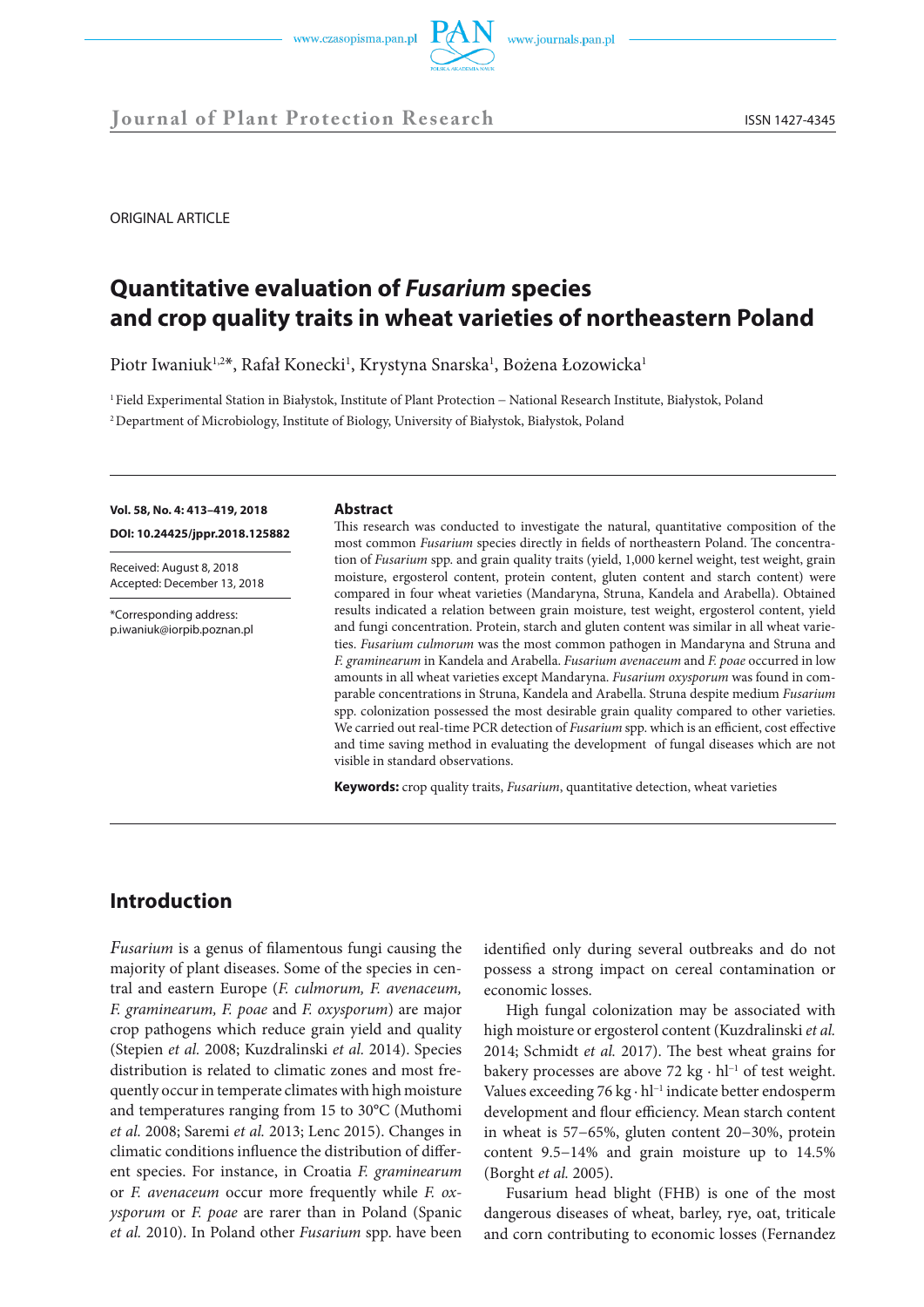

*et al.* 2005; Dweba *et al.* 2017). There are methods of molecular qualitative detection of fungal colonies grown on solid media (Divakara *et al.* 2013) including polymerase chain reaction (PCR), random amplified polymorphic DNA-PCR (RAPD-PCR) and restriction fragment length polymorphism-PCR (RFLP- -PCR) (Kachuei *et al.* 2015) but it takes a few days to let them grow, delaying the analytical process. However, PCR based methods are also currently being used for pathogen identification from environmental samples. Generally, genetic qualitative identification methods take more time because they require post amplification analysis and allow verification of the presence of a desired species at the end point of the reaction. Realtime PCR enables qualitative or quantitative detection of desired species and track amplification in real time after each cycle. It is more sensitive, timesaving and results are more precise than qualitative methods. Less is known about the quantitative occurrence of *Fusarium* spp. in environmental samples. Results of *quantitative polymerase chain reaction* (qPCR) in Europe indicate that *F. culmorum* and *F. graminearum* are the most common species with concentrations up to 1,500 pg DNA · mg−1 dry mass and up to 185 pg DNA · mg−1 dry mass, respectively, 15 pg DNA · mg−1 plant sample of *F. poae* (Fredlund *et al.* 2008), and *F. avenaceum* up to 8.6 pg DNA · ng−1 plant DNA (Nicolaisen *et al.* 2008). In addition to *Fusarium* spp. in northeastern Poland *Puccinia recondita*, *Pyrenophora tritici-repentis*, *Septoria tritici, Helgardia herpotrichoide* and *Rhizoctonia cerealis* occur in lower amounts (Nugmanov *et al.* 2018).

The aim of this study was to examine and compare natural quantitative species composition of the most common *Fusarium* spp. directly in the fields of northeastern Poland in four wheat varieties. We also studied grain quality traits in the wheat varieties. The quantitative detection of *Fusarium* spp. which we proposed in our study makes it possible to determine fungi concentration in environmental samples taken from natural conditions.

### **Materials and Methods**

#### **Field experiment**

Spring wheat (*Triticum aestivum* L.) seeds of four varieties (Mandaryna, Struna, Kandela and Arabella) were sown on April 1, 2017 (400 grains per 1 m<sup>2</sup>) on experimental plots  $(4 \times 5 \text{ m})$  under natural fungal infection conditions in Dobrzyniewo Duże, Podlaskie Voivodeship, northeastern Poland (53°11'43,6''N, 23°01'02,7''E). Each variety was grown in four repetitions under the same conditions. Mean temperature during the crop season was 16.2°C and rainfall, 292 mm. When full maturity was reached, in the

BBCH 89 phase, grains from the four wheat varieties were manually collected on August 16, 2017. The ears were cut using sickles,  $1 \text{ m}^2$  from the center of each plot. Harvested grains were separated from husks and each repetition was kept separately for use in further analysis.

Previously conducted physicochemical analysis of the soil revealed pH 7.4. The macroelement content of the soil was as follows: 18.9 mg · 100 g<sup>-1</sup> K<sub>2</sub>O, 19.3 mg · 100 g<sup>-1</sup> P<sub>2</sub>O<sub>5</sub> and 7.6 mg · 100 g<sup>-1</sup> Mg. The concentration of organic carbon was 1.2%.

#### **Yield and grain quality traits assessment**

Grain quality was measured using Infratec 1241 Grain Analyzer (Foss, Hilleroed, Denmark), based on NIR/ NIT technology. Yield  $(t \cdot ha^{-1})$  and traits which were evaluated included 1,000 kernel weight (g), grain moisture (%), test weight (kg · hl−1), protein content (%), starch content (%), gluten content (%) and ergosterol content (mg · kg−1). Grain traits were assessed randomly from 80 g of grains collected on the same day from 1 m2 of each repetition separately within a variety. Means and standard deviations for each parameter were then calculated (Fig. 1; Table 1). Infratec 1241 Grain Analyzer is calibrated in its analysis and accuracy of all the mentioned grain quality traits according to Quality Management System (ISO 9001) and Quality Control (QC).

The wheat disease incidence at the milk-dough growth stage (BBCH 79–83) on the first and second leaves and stem was assessed. Visual disease evaluation was made by examining 25 plants collected randomly from plots according to the European and Mediterranean Plant Protection Organization (EPPO) scale (Nugmanov *et al.* 2018). Tan spot, leaf rust, Septoria leaf blotch, eyespot, and sharp eyespot were evaluated. Disease incidence was considered as: low <20%, moderate 20–40% and high >40%.

### **DNA isolation from fungal cultures and wheat samples**

*Fusarium culmorum, F. avenaceum, F. graminearum, F. poae* and *F. oxysporum* reference strains, obtained from the Bank of Plant Pathogens of Institute of Plant Protection (Poznan, Poland), were grown for 5 days at 23ºC on potato dextrose agar (PDA). Next, 100 mg of mycelium was scraped from the solid medium and DNA isolation was performed according to the CTAB (cetyl trimethylammonium bromide) method modified for filamentous fungi with NucleoSpin Plant II Kit (Macherey-Nagel, Düren, Germany) as recommended by the manufacturer.

Grains from all experimental plots (4 g) were ground separately for each repetition in a mortar and 40 mg of flour was taken for DNA isolation. DNA was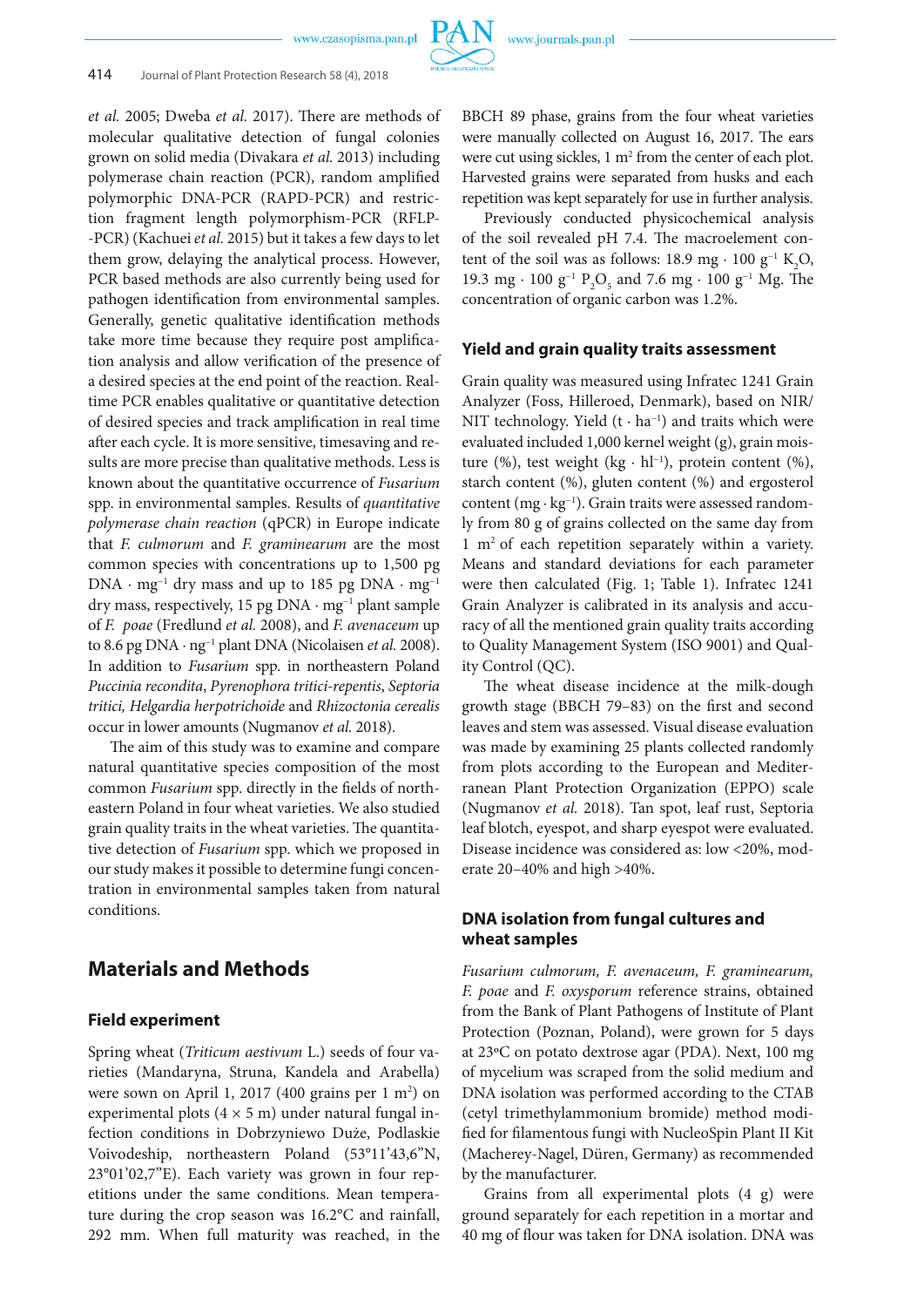

Piotr Iwaniuk *et al.*: Quantitative evaluation of *Fusarium* species and crop quality traits... 415

|  | <b>Table 1.</b> A comparison of mean grain quality traits in four wheat varieties |  |  |  |
|--|-----------------------------------------------------------------------------------|--|--|--|
|--|-----------------------------------------------------------------------------------|--|--|--|

| Grain quality traits [%] | Mandaryna | Struna | Kandela | Arabella | $±$ SD |
|--------------------------|-----------|--------|---------|----------|--------|
| Proteins                 | 10.22     | 9.50   | 9.62    | 9.82     | 0.31   |
| Gluten                   | 19.12     | 17.45  | 17.10   | 18.32    | 0.90   |
| Starch                   | 69.90     | 72.95  | 72.90   | 72.30    | 1.43   |
| LSD (0.05)               | ns        | ns     | ns      | ns       |        |

 $P\mathcal{A}$ 

ns – no significant difference



**Fig. 1.** Comparison of grain quality of Mandaryna, Struna, Kandela and Arabella wheat varieties: (A) yield of wheat varieties, LSD  $(0.05) = 1.09$ ; (B) 1,000 kernel weight, LSD (0.05) = 2.46; (C) test weight of wheat varieties, LSD (0.05) = 8.32; (D) grain moisture of wheat varieties, LSD (0.05) = 0.652; (E) ergosterol content in wheat varieties [mg · kg−1] LSD (0.05) = 1.002. Bars represent the means and ±SD. Values marked with the same letters do not differ significantly (0.05) according to Fischer's exact test

extracted using a modified CTAB method with NucleoSpin Plant II Kit (Macherey-Nagel, Düren, Germany) according to the manufacturer's protocol. Concentration and purity of the isolated DNA were measured in a Nanospectrophotometer P300 (Implen, Munich, Germany). Next, DNA wheat samples were diluted to the working concentration of 100 ng · μl−1. Fungal and wheat DNA were kept at −20°C for further analysis.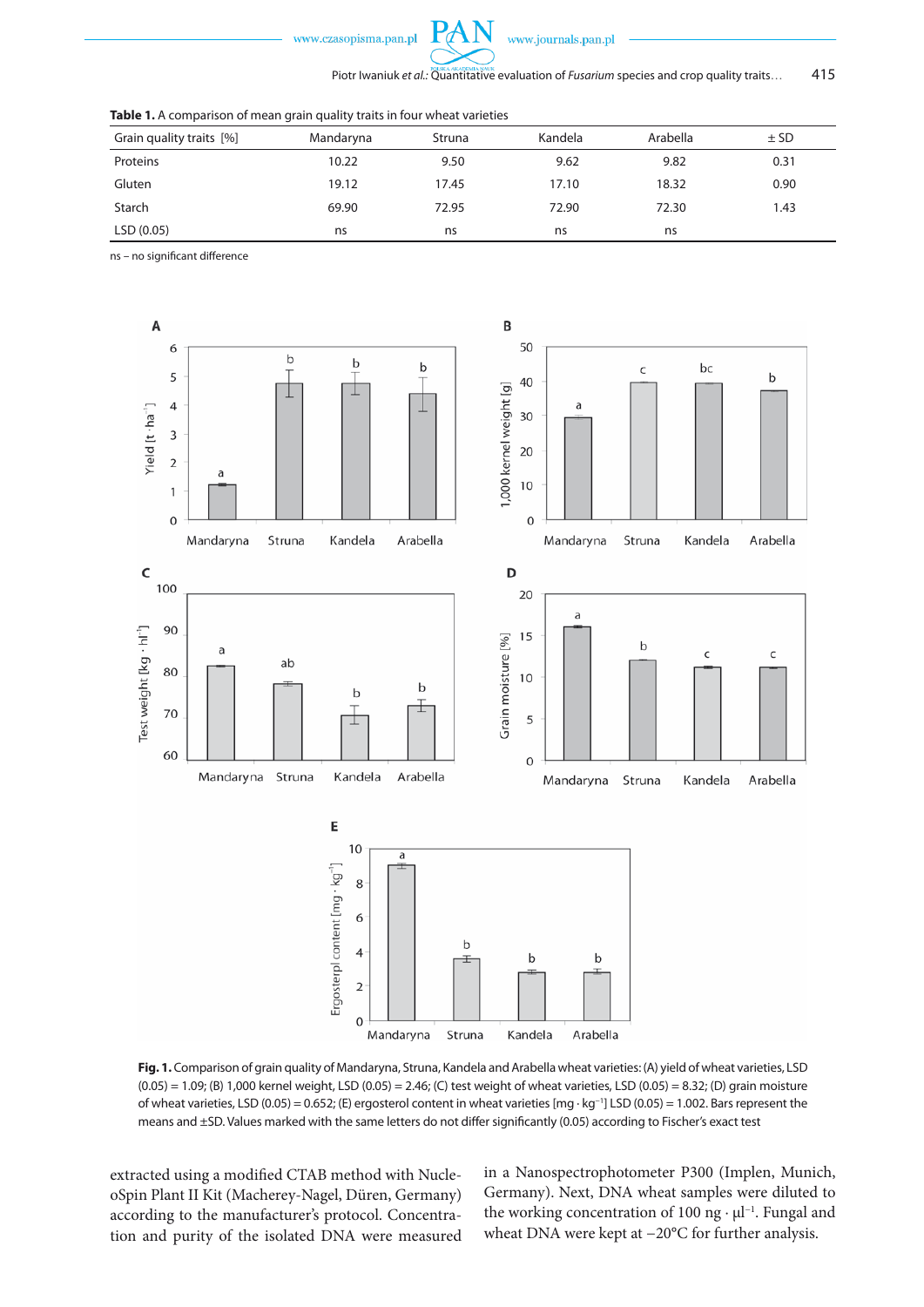### **Real-time PCR**

Quantitative analysis of wheat samples was preceded by real-time PCR with serial dilutions of *Fusarium* spp. DNA as positive controls to assess accuracy and specificity in amplifying sequences of the *EF1-alpha* gene with primers (Table 2) designed in Primer3Plus software and with DNA isolated from sterile, *Fusarium* spp. free grains as negative control and wheat grains artificially inoculated. Fungal and plant real-time PCR products were purified with Clean-Up kit (A&A Biotechnology, Gdynia, Poland) and their concentrations were measured in a Nanospectrophotometer P300 (Implen, Munich, Germany). Standard curves in qPCR were achieved by 10-fold serial dilutions of fungal and plant qPCR amplicons in sterile water. After optimization, prepared standards were used in quantifying *Fusarium* spp. concentrations. To exclude the problem of nonspecific *F. cerealis* amplification with *F. culmorum* primers, we initially performed qPCR with primers specific for *F. cerealis* and DNA from wheat samples. However there was not sufficient amplification to determine the presence of this pathogen in grains.

Real-time PCR analysis was performed to detect and quantify the most common and naturally occurring *Fusarium* spp. found in northeastern Poland. Species tested included: *F. culmorum, F. avenaceum, F. graminearum, F. poae* and *F. oxysporum*. Reactions were performed in a Illumina Eco thermal cycler (Illumina, San Diego, USA) using specific primers (Table 2) hybridizing to the sequences of the *EF1- -alpha* gene. The reaction mixture contained 10 μl 2× RT HS-PCR SYBR A Mix (A&A Biotechnology, Gdynia, Poland), 0.5 μM of each primer, 10 ng of the sample DNA and the mixture volume was adjusted to 20 μl using sterile water. PCR conditions were as follows: 40 cycles of denaturation at 95°C

|  | Table 2. Primers used in this study |  |  |  |
|--|-------------------------------------|--|--|--|
|--|-------------------------------------|--|--|--|



**Fig. 2.** Total *Fusarium* spp. concentration in Mandaryna, Struna, Kandela and Arabella wheat varieties (fg DNA · ng−1 plant DNA); LSD  $(0.05) = 0.262$ . Bars represent the means and  $\pm$ SD

for 15 s, annealing at 54°C (*F. culmorum, F. avenaceum*), 56°C (*F. oxysporum*), 58°C (*F. graminearum, F. poae*), 60°C (plant assay) for 1 min (for fungi) or 15 s (for plant assay) and elongation at 72°C for 15 s. To achieve reliable results, we analyzed four repetitions of each variety in triplicates separately. Next, obtained concentrations were calculated as fg fungal DNA · ng−1 plant DNA based on plant *EF1- -alpha* gene and repetitions were averaged for each wheat variety. Results are shown as total *Fusarium* spp. concentration calculated by finding the mean DNA concentration of five analyzed *Fusarium* spp. within a variety (Fig. 2) or presented separately for varieties (Fig. 4).

#### **Statistical analysis**

To assess statistical significance Fischer's exact test was performed. Values used in statistical analysis in tables and figures were calculated as means and standard deviations (±SD) from repetitions in Statistica 9.0 software. Statistical significance was established as p < 0.05. Least significant difference (LSD) and Pearson correlation (r) for some traits were calculated.

| Species name      | Primer name    | Sequence (5'-3')                                      | Amplicon size<br>[bp] | References                |
|-------------------|----------------|-------------------------------------------------------|-----------------------|---------------------------|
| Fusarium culmorum | cul-F cul-R    | <b>GTAATTTTTCTGGTGGGGCT</b><br>AACTGATTGACACGTGATGG   | 104                   | this study                |
| F. avenaceum      | ave-F ave-R    | <b>ATTCATTACCCCGCTCAAGT</b><br>TGTGGTAAGGTTTTGTGGGA   | 124                   | this study                |
| F. graminearum    | gra-F gra-R    | <b>TATCATTCGAATCGCCCTCAC</b><br>GACAGGTGGTTAGTGACTGGT | 201                   | this study                |
| F. poae           | poa-F poa-R    | <b>GCTAACATGCTTGACAGACC</b><br>ATGGATCGAGGGAAAGTAGG   | 128                   | this study                |
| F. oxysporum      | oxy-F oxy-R    | CATACTGACATCGTTTCACAG<br>TAGCGGGTACGTTTCGAGT          | 156                   | this study                |
| Triticum aestivum | Hor1f<br>Hor2r | <b>TCTCTGGGTTTGAGGGTGAC</b><br>GGCCCTTGTACCAGTCAAGGT  | 63                    | Nicolaisen et al.<br>2008 |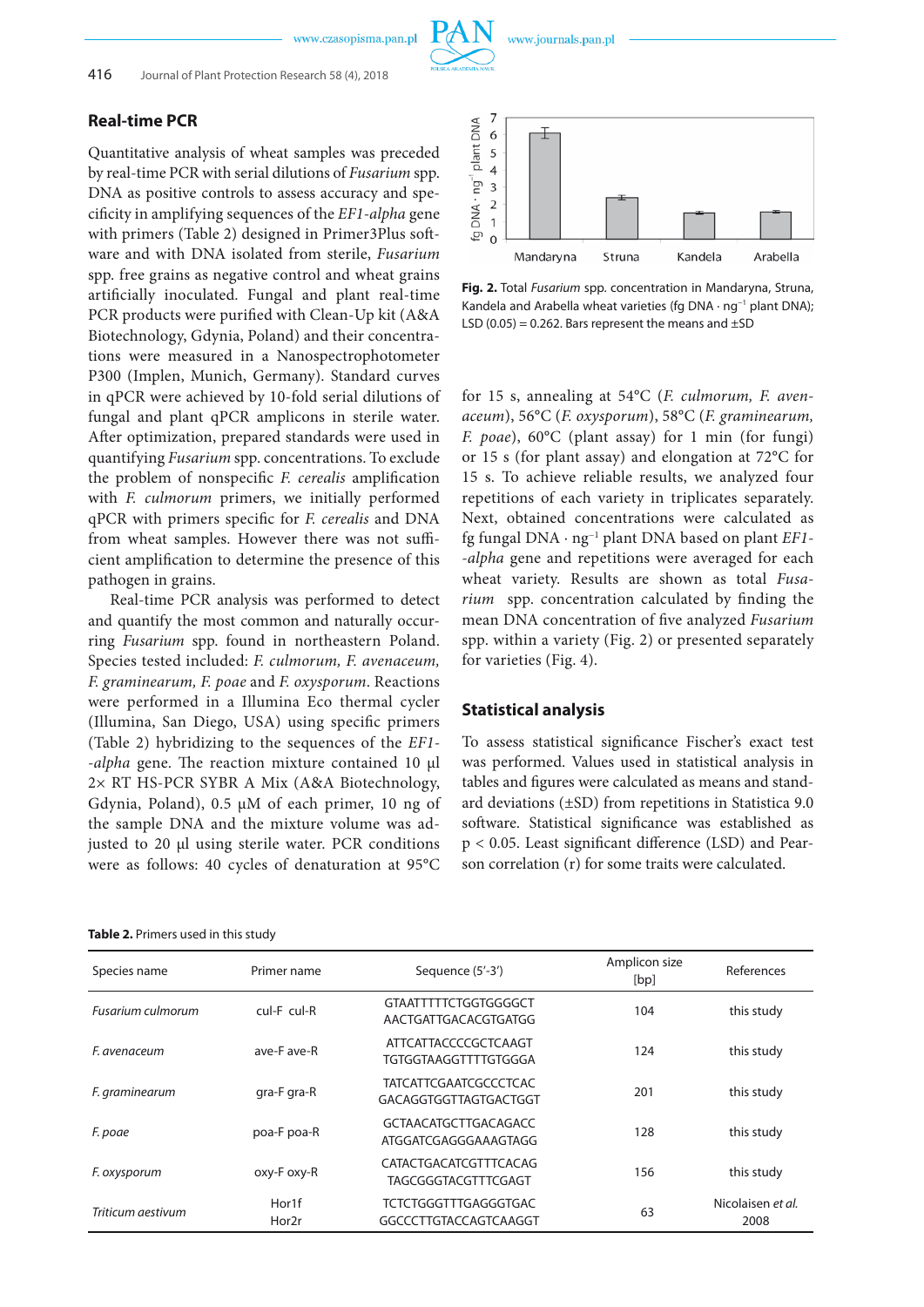$P_{\mathcal{C}}$ 

## **Results**

Of the tested wheat varieties, Mandaryna had the highest grain moisture (16%), the highest ergosterol content (8.98 mg · kg<sup>-1</sup>) and test weight (82.65 kg · hl<sup>-1</sup>), however, it had the lowest yield  $(1.22 \text{ t} \cdot \text{ha}^{-1})$  and 1,000 kernel weight (29.49 g); (p < 0.05). The content of ergosterol was linked with the fungi concentration (Figs 1 and 2) in four varieties ( $p < 0.05$ ;  $r = 0.867$ ). High grain moisture is an essential factor of wheat crop colonization by *Fusarium* spp. directly in fields, which was confirmed by a high ergosterol level ( $p < 0.05$ ; r = 0.999). Test weight (>72 kg · hl<sup>-1</sup>) is an important feature in the evaluation of desirable crop quality in the baking industry and is associated with grain moisture. It is the highest in Mandaryna and the lowest in Kandela (Fig. 1). Comparing all parameters of the tested varieties, Struna, despite medium concentration of total *Fusarium* spp. (Fig. 2), possessed the most desirable crop quality traits (yield, 1,000 kernel weight, test weight) (Fig. 1). Other varieties had high moisture, ergosterol content, low yield, 1,000 kernel weight or test weight. Protein, gluten and starch contents were similar in the different varieties (Table 1). However, Mandaryna had the highest concentration of these traits except for starch, indicating that higher moisture is a crucial feature for correct synthesis of proteins and gluten.

In our experiment the *Fusarium* spp. concentration was the determinant of general and natural fungal colonization in the field. Our study found a link between grain moisture, ergosterol content, the amount of *Fusarium* spp., yield and test weight of the different varieties (Fig. 3; p < 0.05). Mandaryna had the highest grain moisture (16%), ergosterol content (8.98 mg · kg−1), *Fusarium* spp. concentration (6.11 fg DNA · ng−1 plant DNA) and test weight (82.65 kg · hl−1) but the lowest 1,000 kernel weight (29.5 g) and yield (1.22 t · ha−1). Struna had lower grain moisture (12%), ergosterol content (3.58%), *Fusarium* spp. accumulation (2.4 fg DNA · ng−1 plant DNA), test weight (78.33 kg · hl<sup>-1</sup>) and higher yield (4.75 t · ha<sup>-1</sup>). A similar situation was observed in Kandela and Arabella with grain moisture (11.2% and 11.15%), ergosterol content (2.8 mg · kg<sup>-1</sup> and 2.83 mg · kg<sup>-1</sup>), *Fusarium* spp. concentration (1.52 fg DNA · ng<sup>-1</sup> plant DNA and 1.56 fg DNA · ng<sup>-1</sup> plant DNA), test weight (70 kg · hl<sup>-1</sup> and 73 kg · hl<sup>-1</sup>), 1,000 kernel weight (39.28 g and 37.15 g) and yield (4.75 t  $\cdot$  ha<sup>-1</sup> and 4.38 t · ha−1), respectively. Our results showed that disease incidence on leaves and stems was low and comparable between varieties (<20% for Mandaryna, Struna, Kandela and Arabella) thus did not have an impact on grain quality.

Differences in the susceptibility of varieties to *Fusarium* spp. (Fig. 4) were observed. In Mandaryna *F. culmorum* and *F. poae* (2.94 fg DNA · ng−1 plant DNA and 1.4 fg DNA · ng−1 plant DNA, respectively) occurred in the highest concentrations. Struna had *F. culmorum* (0.87 fg DNA · ng<sup>-1</sup> plant DNA) and *F. graminearum* (0.85 fg DNA · ng<sup>-1</sup> plant DNA) in the greatest amounts. In Kandela and Arabella *F. graminearum* occurred in the highest accumulation (0.54 fg DNA · ng<sup>-1</sup> plant DNA and 0.52 fg DNA · ng<sup>-1</sup> plant, respectively). *Fusarium oxysporum* occurred in comparable amounts in all the examined wheat varieties except Mandaryna (Fig. 4). *Fusarium culmorum, F. graminearum* and *F. oxysporum* were found in higher amounts in all four varieties. However, *F. avenaceum* and *F. poae* occurred in greater concentrations only in Mandaryna (0.79 fg DNA · ng−1 plant DNA and 1.4 fg DNA · ng−1 plant DNA, respectively).



**Fig. 3.** Correlation diagram of examined traits in Mandaryna, Struna, Kandela and Arabella wheat varieties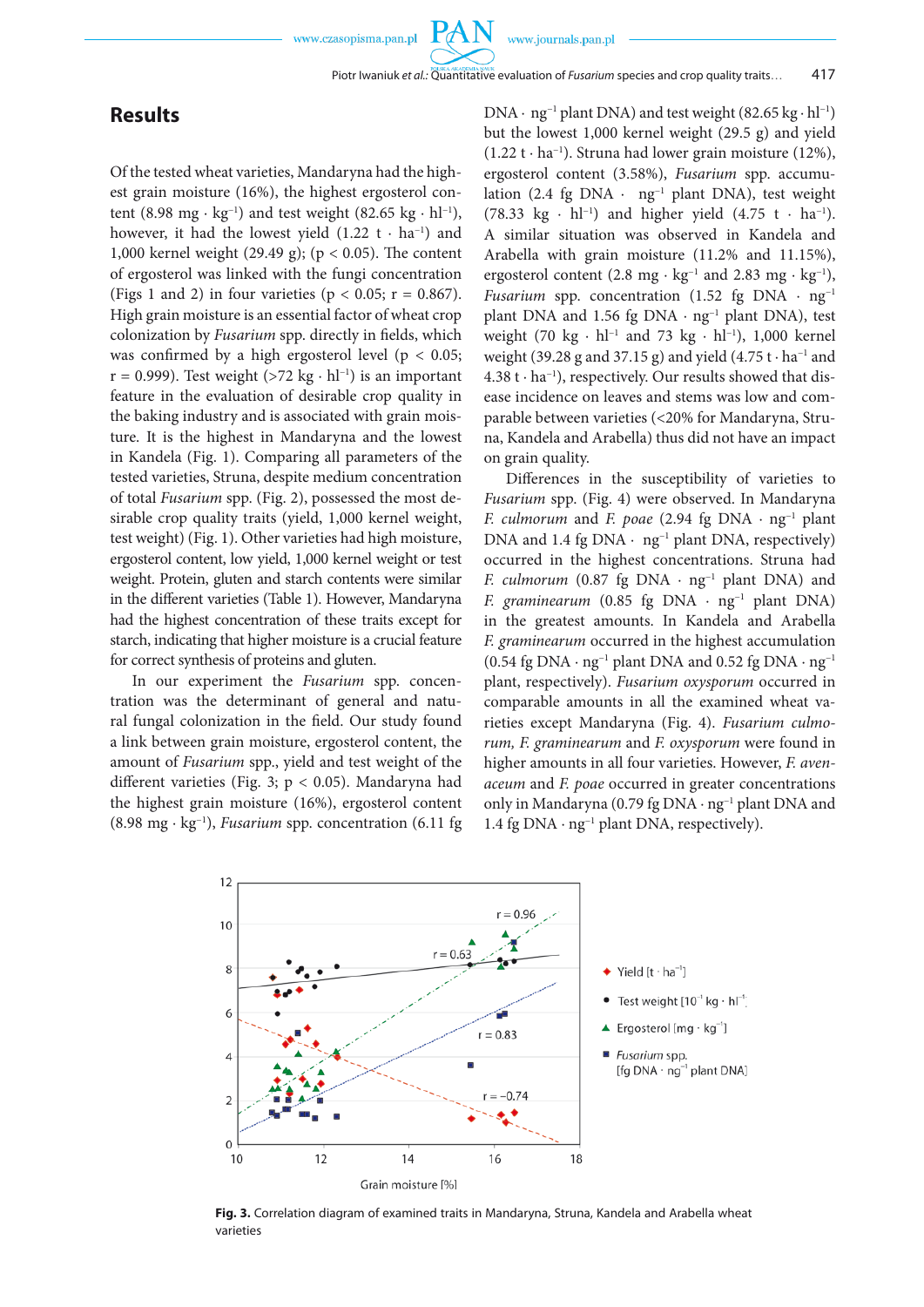www.journals.pan.pl



**Fig. 4.** Concentration of *Fusarium culmorum*, *F. avenaceum*, *F. graminearum*, *F. poae* and *F. oxysporum* (fg DNA · ng−1 plant DNA) in Mandaryna, Struna, Kandela and Arabella wheat varieties. Bars represent the means and ±SD

## **Discussion**

In our study *Fusarium* spp. concentration was the determinant of general and natural fungal colonization in the field. Grain moisture is one of the factors which has the most influence on fungal growth (David *et al.* 2016). High grain moisture, ergosterol content and *Fusarium* spp. concentration are reflected in the lowest yield and 1,000 kernel weight indicating negative effects of crop fungi on these traits in four wheat varieties. Typical wheat yield in Poland is 6–8 t · ha−1. In our results the yield for Mandaryna was  $1.22$  t · ha<sup>-1</sup>, 4.75 t · ha−1 for Struna or Kandela and 4.38 t · ha−1 for Arabella. Lower yields are related to poorer soil quality (light, fifth class soil for Podlaskie Voivodeship) compared to western Poland. Poor soil conditions have the greatest effect on the Mandaryna variety as reflected in lower grain quality. Evaluation of fungal content in field samples is more problematic due to irregular crop colonization. However, disease incidence on leaves and stems of the tested varieties was low (<20%). Due to the direct, quantitative evaluation of *Fusarium* spp. naturally occurring in fields, it was not possible to inoculate cereals artificially because of irregularities in natural species composition. There is evidence that the effect of fungi colonizing wheat heads and causing grain yield losses depends on the wheat variety (Vergara-Diaz *et al*. 2015). This is confirmed in our results. In contrast, foliar and stem diseases do not have a strong impact on these traits (disease incidence <20% for all four varieties). The highest DNA concentration of *F. culmorum* and *F. poae* in the Mandaryna variety, *F. culmorum* and *F. graminearum* in Struna and Arabella or *F. graminearum* and *F. oxysporum* in Kandela is reflected by the same changes in grain quality traits indicating that a high concentration of a particular *Fusarium* spp. does

not affect crop quality but total *Fusarium* spp. accumulation causes decreased yield and 1,000 kernel weight. Our study revealed that wheat quality including starch and protein content, but not gluten, were in the range described by other authors (Borght *et al.* 2005) and did not differ significantly between varieties. Furthermore, internal features of wheat varieties or climatic and soil conditions may play important roles in the levels of these compounds (Wang *et al*. 2005). Generally, the amounts of *Fusarium* spp. found directly in the field from natural colonization are quite low and further investigation will be conducted to assess the influence of artificial inoculation of *Fusarium* spp. on the wheat grain quality under controlled conditions.

In different climatic zones distribution of *Fusarium*  spp. is diversified. An overview of *Fusarium* spp. in northeastern Poland (Fig. 4) shows differences from other research. In Kenya *F. poae* and *F. oxysporum* (Muthomi *et al*. 2008) occur predominately, while in Denmark *F. poae* and *F. graminearum* (Nicolaisen *et al*. 2009) are predominant. *Fusarium asiaticum* may be nonspecific amplified with *F. graminearum* DNA, however outbreaks of this pathogen have been observed only in Asia, North America and western Europe but not in Poland (Bilska *et al*. 2018). There are even differences in areas with the same climate. Our research showed that *F. culmorum* and *F. graminearum* are predominant in northeastern Poland but in southern Poland *F. graminearum*, *F. avenaceum* and *F. poae* are seen the most often while *F. culmorum* is less frequent (Kuzdralinski *et al*. 2014; Kuzdralinski *et al.* 2017). Some research (Wisniewska *et al.* 2014) presents similar *Fusarium* spp. composition on wheat, indicating that there is a relationship between species and a particular local microclimate or soil conditions. Miscellaneous wheat varieties' susceptibility to *Fusarium* spp. may be the result of irregular natural